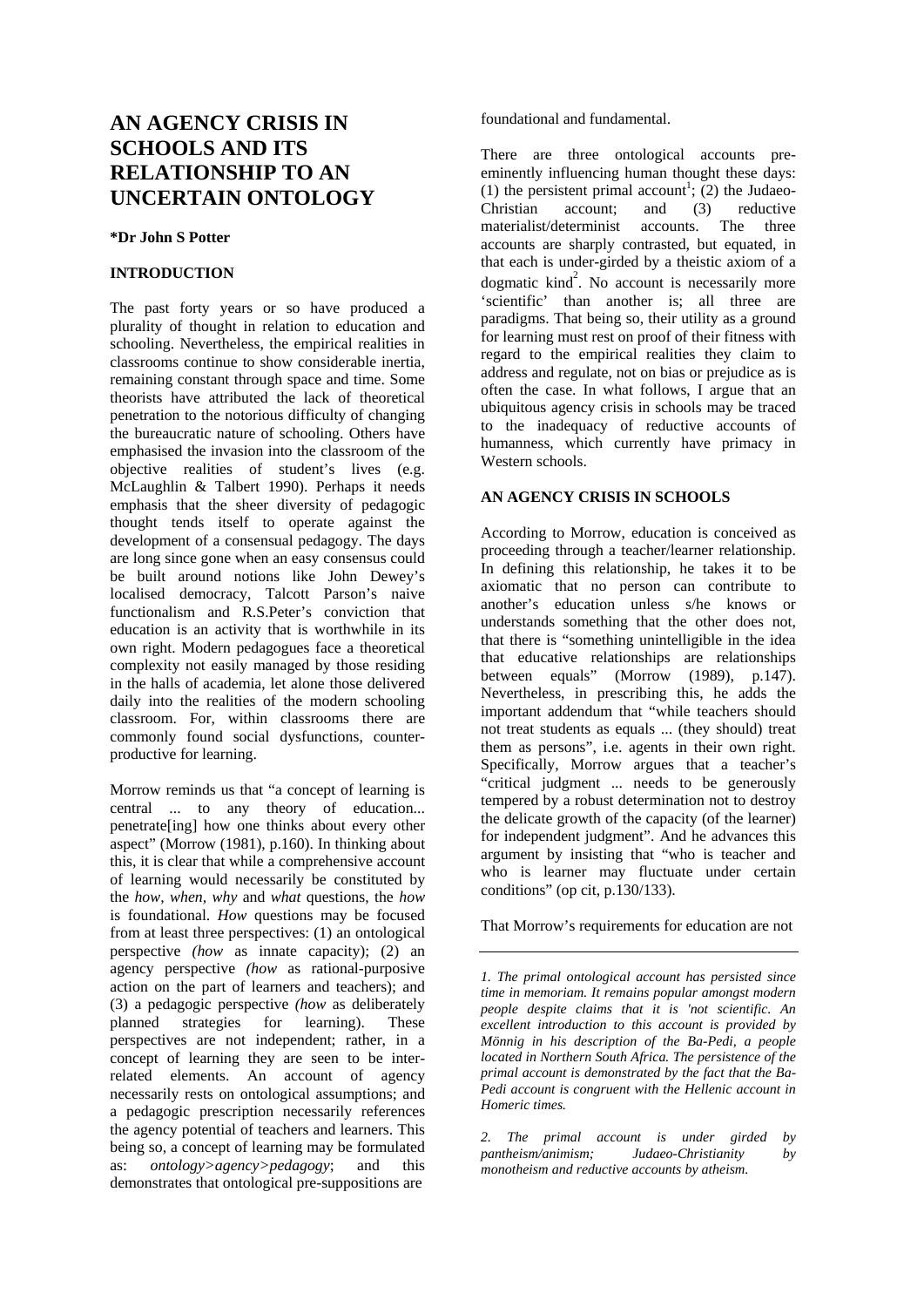always provided in Western schools is evident. Some theorists like Trevor Pateman (Pateman 1980) are convinced that schools cannot be educative sites at all. In particular, Pateman is unhappy that schools commonly demand that the teacher/learner relationship be transformed to a bureaucratic power relationship (op cit, p.144). He is also concerned about age grouping, compulsion and the emphasis on individual performance that denies "the irreducibly social nature of human experience" (p.145). For him, the problem confronting teachers is not how to create a desire for learning but how to avoid extinguishing that desire students normally hold when first introduced to schooling (p.146). However, this is easier said than done, because underneath Pateman's structural concerns lie subtler influences precipitating profounder effects.

Wexler provides evidence of a "crisis of society" (Wexler, 1990) in some schools in the USA. In particular, he identifies three schooling social syndromes that he sees as dysfunctional for the educative relationship: (1) a mutual perception on the part of teachers and students that the 'others' are non-caring; (2) an instrumental focus on credentials and future occupation; and (3) an unintended assault on the student's "… self and moral value … (deriving from) the therapeutic and legal bureaucratic apparatus" associated with schools (op cit, p.30). As presented, Wexler's account lacks experimental rigor; nevertheless, those experienced in Western schooling will find his account persuasive; and it might be expected that a more disciplined survey would simply confirm his observations and conclusions.

Wexler is provocative in arguing that social dysfunctions in schools are the result of a penetration from the public sphere of "an erosion of the institutional mechanisms and processes that build social commitment" (op cit, p.31); not, as is often suggested, inadequate teaching practices and/or breakdowns in school/work place relations. Support for this conclusion is found in a distinct parallelism between Wexler's three schooling social dysfunctions and Charles Taylor's account of three general malaises within modern industrial societies (Taylor 1991). In what follows, it is argued that this parallelism is not coincidental but evidence of a significant *reproduction* of macrosocietal ills within schools. This being so, it is argued that Taylor's general diagnostic account illuminates Wexler's account in that the three elements of Wexler's social crisis in schools may be refocused as a 'crisis of individualism', a 'crisis of instrumentalism' and a 'crisis of classification'.

## **THE REPRODUCTION OF SOCIETAL MALAISES IN SCHOOLS A crisis of individualism**

A first malaise for Taylor derives from an extreme form of individualism (Taylor 1991, p.2). It requires no special emphasis that in modern times there has developed a considerable moral force behind the emancipatory possibilities of a potentially free will, the "noblest thing exhibited in great souls" (Taylor 1989, p.147/150). However, an account of freedom demanding that humans break the hold of all external impositions and decide for themselves alone, necessarily precipitates a "degraded, absurd and trivialised form" of authenticity (Taylor 1991, p.29). Nevertheless, Taylor finds that Herder's notion that "each of us has an original way of being human ... has penetrated deep into the modern consciousness" (op cit, p.28), precipitating the powerful moral idea that:

> "There is a certain way of being human that is my way. I am called to live my life in this way, and not in imitation of anyone else's … If I am not (true to myself) I miss the point of life, I miss what being human is for me" (Taylor 1991, p.28/29).

The insistence that each must 'do it their way' has implications for the classroom. On one hand, teachers reeling under bureaucratic pressures to impose state curricula are likely to become ambivalent in the face of a moral force that insists they are invading sites of privilege. Students, on the other hand, may find grounds in Herder's proposition for mentally resisting an uncertain pedagogy, and may not engage with teachers on grounds that it would deny them a unique selffulfillment. That all of this has power to degenerate Morrow's educative relationship and, beyond that, precipitate Wexler's non-caring syndrome is evident. For the educative relationship being denied, teachers and students find themselves incommunicado, participating in an "inarticulate debate" (Taylor 1991, p.13). In this state of isolation it is likely that those not measuring up to the mark will develop a sense of inadequacy and, beyond that, a sense of hopelessness when they perceive that there is no social support, that 'nobody cares'. Once initiated, such a perception maintains a "feedback loop in a failed pedagogic relation[ship] ... a reinforcing relation of failure and withdrawal" (Wexler, 1990, p.10)

# **A crisis of instrumentalism**

A second malaise for Taylor is that which derives from the "primacy of instrumental reason ... the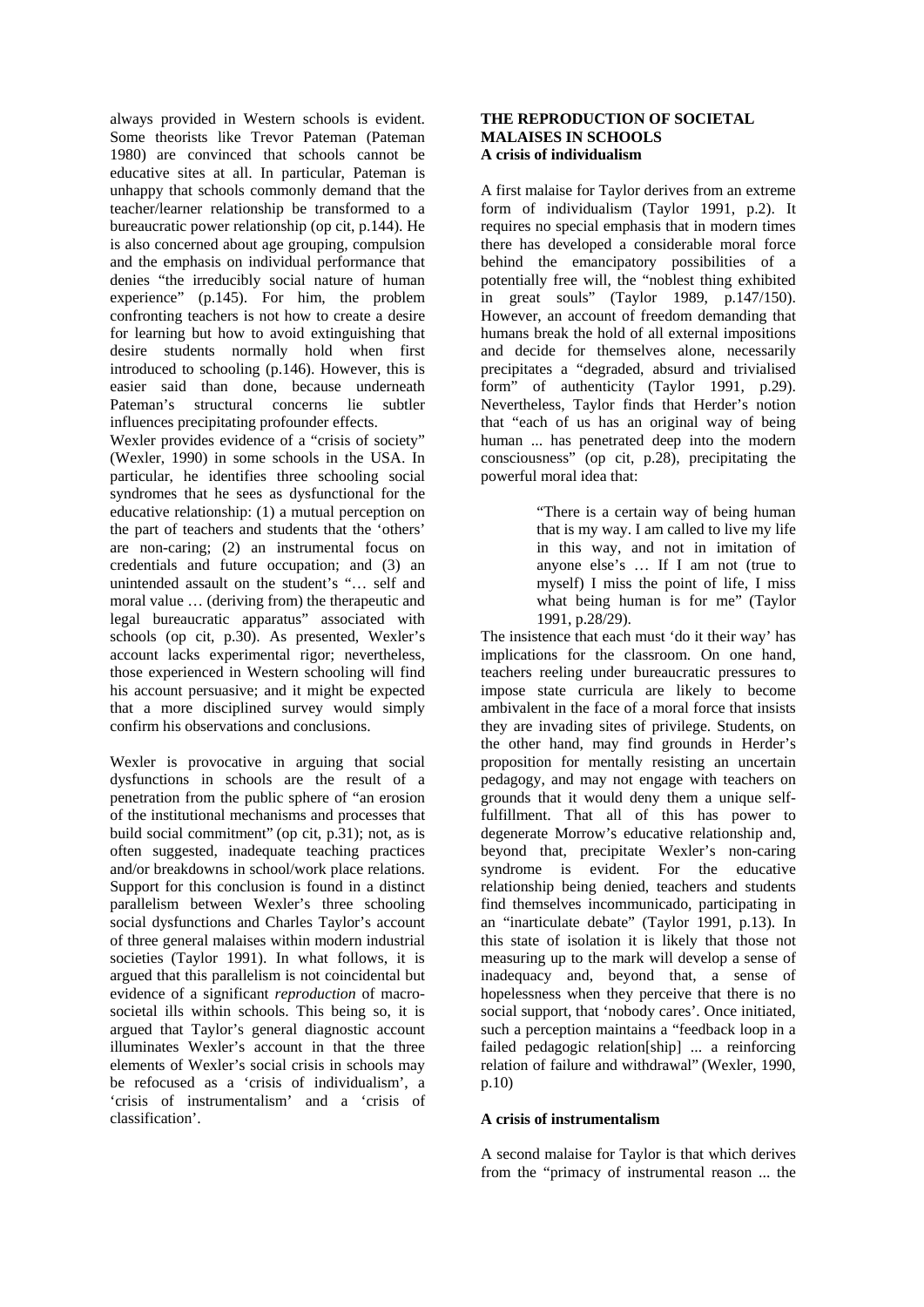kind of rationality (that calculates) the most economical application of means to given ends" (Taylor, 1991, p.4). This is so "massively important ... (in) the modern age" (op cit, p.5) that it seems difficult, if not impossible, for moderns to think differently, even though it be widely understood that instrumentalism precipitates a number of serious dilemmas. For example, as Taylor notes, in industrialised nations the demands of economic growth are commonly used to justify such things as: (1) the unequal distribution of wealth and income; (2) inattention to a deteriorating environment; (3) the designation of some humans as raw material (labour); and (4) in-built obsolescence in manufactured goods. To these may be added ethical dilemmas like euthanasia and the abortion of human fetuses, and moral dilemmas like that instrumental reasoning that argues that food cannot be relocated from places of plenty to starving and impoverished populations on grounds that the needy cannot pay the transport costs or import duty. That all of this may contribute to a "narrowing and flattening of our lives" (op cit, p.6) is evident; the common experience of citizens living in instrumentally orientated societies being that "powerful mechanisms ... press them in (certain) directions ... against (their) humanity and better sense" (op cit, p.7).

The reproduction of societal instrumentalism into schools is easily demonstrated. Firstly, education itself is commonly conceived as human capital (see Blaug 1966 and Archer & Moll 1993) and a large part of what schools do is focused on the creation of that capital. Credentialism is also a main schooling *telos,* and this prioritises the introduction of performance standards and testing. Peters recognised some time back that the "majority of men are geared to consumption ... see[ing] the value of anything ... as related instrumentally to the satisfaction of their wants as consumers" (Peters 1966, p.145). Thirty years later, his idea that education is a worthwhile activity in its *own* right is powerfully under siege. Many schools in industrialised societies have already succumbed to state, business and populace pressure to provide an education more fitting to the requirements of the economy.

However, by Wexler's account, instrumentalism has deeper implications for schools. In particular, he sees it as the cause of a fragmentation within staff and students as separate groups (and, critically, between them) in such a way that the education relationship is denied. In the 'professional' school he studied, Wexler found little or no "identification with the school as a whole ... [rather, a] ritualistic participation and an ethos of communicative competence substitute[ed] for society" (Wexler (1990), p.14). Students and staff alike were under pressure to perform; "the worst sin [was] under-achievement" (op cit, p.16). Schedules were packed, free-time non-existent, and rational planning left everyday life empty of meaning; an "excessive orientation towards the future ... evaporate[ing] the present" (Taylor 1991, p.9). The end-point in such schools, Wexler found, was a sense of failure and inadequacy. "Life at the top [was declared to be] not satisfying ... [an] obsession with the future leading to a level of depression ... [in which everyone was] apathetic to the idea of school" (Wexler 1990, p.9).

# **A crisis of classification**

Taylor defines a third malaise in modern societies as an entrapment constructed from political atomism and an "immense tutelary power" (Taylor, 1991, p.9). In particular, he sees institutions in industrial societies so structured as necessarily to severely restrict individual choice. For example, he finds within a city that it is hard to function without a car; and this, along with other similar requirements, places economic demands on urban dwellers, which result in an economic pre-occupation focusing on, not only survival needs, but also the moral obligation to strive after and maintain a rising standard of living. However, the latter is not easily achieved, because powerful economic forces operate that substantially preclude individuals from moving up the economic ladder operate. In the face of this 'class hostility', many become dispirited and withdraw from societal affairs. "Enclosed in their own hearts" (Wexler 1990, p.25), they tend to move, at best, only within the society of their economic peers. Few take up the option of political participation. Most vote occasionally without feeling that their vote counts for anything. Between elections, everyone feels powerless, both as groups and as individuals, in the face of the vast, impersonal bureaucratic state apparatus. Respite is sought in excursions to the wilderness, cinemas and other entertainments, but these bring short respite from the "soft despotism" (Wexler, op cit, p.23) to which all of us, albeit unintentionally, contribute.

The crucial dimension of this malaise is the individual's sense of powerlessness to change their 'classification', a powerlessness Wexler finds shared by personnel in schools. At a general level, teachers often feel helpless in the face of the combined assault of bureaucratic requirements and classroom hostilities, while students tend to be overwhelmed by the compulsory nature of education and their disadvantaged position in the teacher/student power relationship. But the situation in schools goes even deeper than this.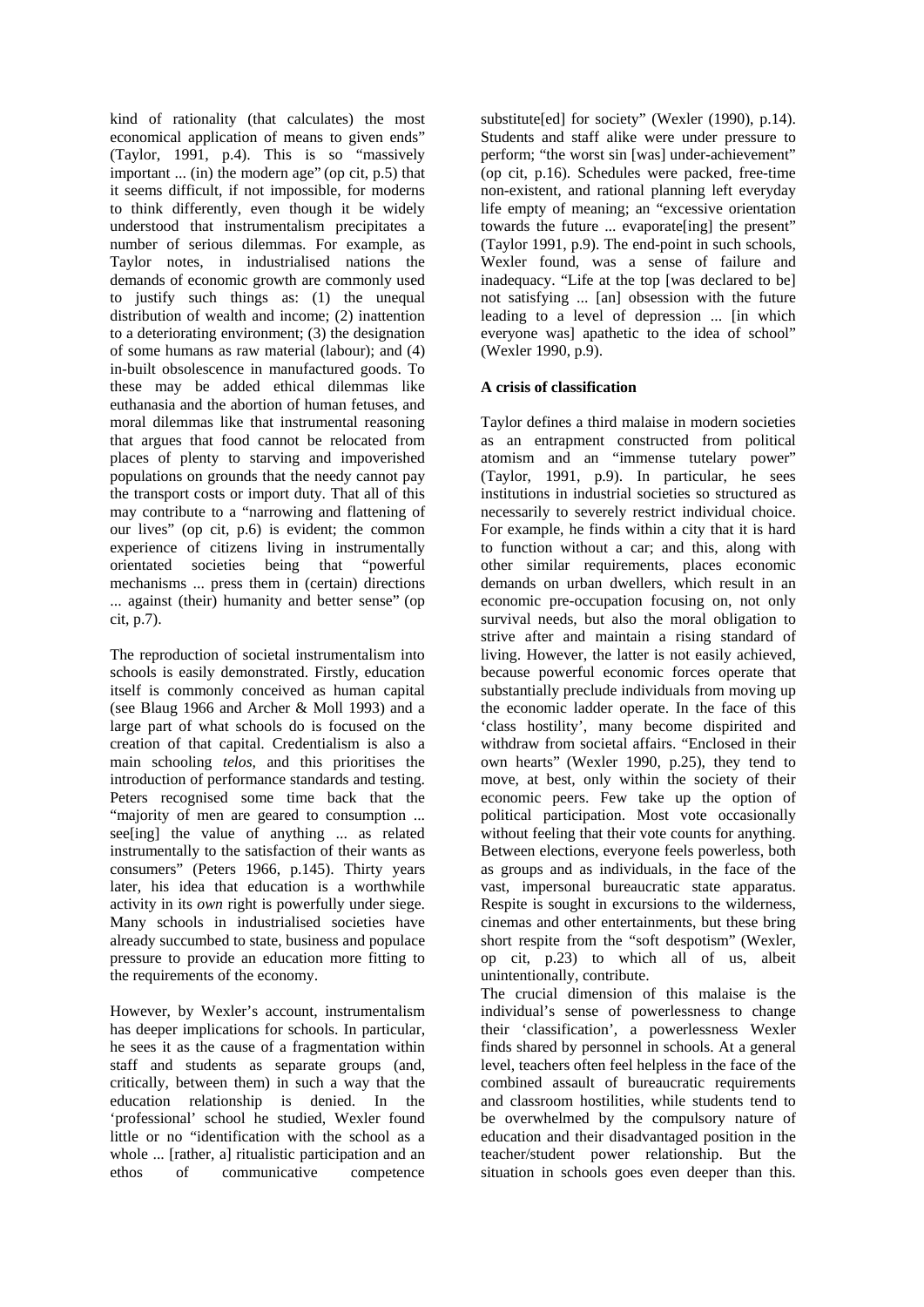Wexler defines "an unintended assault on the fragile self" (op cit, p.25) brought about by therapeutic classification systems; the fact that these systems are projected as helping students makes them the more insidious.

Students in schools are classified in various ways. In the first place, apart from a ubiquitous grouping of students by age, intelligence testing and formal examinations (all of which precipitate their own problems), teachers practice informal classifications of students according to their perception of their academic and behavioural performance. Regrettably, class, race, sex and economic prejudice also constitute discrimination in some schools. Additionally and more recently, it has become popular in schools to classify students based on psychological tests designed to diagnose a student's 'learning difficulty'. As Wexler reports, "students see past [the] language of education ... [seeing] classification into a therapeutic grouping ... as a moral judgment ... saying something about one's whole being" (Wexler 1990, p.25). Once classified, students feel stigmatised as they suffer the on-going social hostility of being constantly watched by wellmeaning teachers and fellows students, as they go off to their 'special classes'.

An important aspect of this kind of grading is that, once classified, a student finds it difficult, if not impossible, to escape from it. This has the potential to create intense frustration. If students are not emotionally handicapped prior to their assessment, they are likely to be so thereafter. Teachers, they say, "define an emotional handicap as 'easy to get mad' … but the real problem is that [teachers] don't listen to you" (Wexler op cit, p.23). In a case known to the author, a mentally bright but physically handicapped student was located in a special school in South Africa where it was obligatory to study Lower Grade material, dictate replies to exam questions and undergo regular psychological testing. When an opportunity came for this student to attend a private school a group of psychologists had to meet to decide whether she could be released or not (!). Fortunately, she was released, and in the first eight weeks at her new school, she learned to touch-type 25 w.p.m. with 98% accuracy and entered Higher Grade studies with little difficulty. What was appalling was the reality that, on the whim of a group of psychologists, this girl might have remained institutionalised for life, thanks to the well intentioned but intensely dehumanising efforts of the 'immense tutelary power'.

An added dimension in the case of this crisis is that schools are not just passive reproducers of societal ills but primary sites for their development. For school classification preconditions human agents to accept those classifications imposed upon them in adult life.

# **THE HISTORICAL DEVELOPMENT OF SOCIETAL MALAISES**

Taylor's choice of 'malaises' to focus general ills in modern industrialised societies seems well chosen; for such conditions commonly cause 'body pain' without fructifying to 'discernible 'disease'. This being so, their diagnosis often remains uncertain, exacerbating their capacity to chronically "narrow and flatten our lives" (Taylor 1991, p.4). The value of Taylor's account of such dissatisfactions is that it is both coherent and diagnostic; all three, in his view, derive from unfortunate side-effects of moral shifts developed over the past several centuries.

In tracing these developments, Taylor sees three significant schemes of thought arising in the 17th Century: (1) Descartes's insistence on a disengaged rationality, (2) the Puritan "affirmation of the ordinary life" (Taylor 1989, p 211), and (3) the Abbe de Simon's support for a positivist science based on Francis Bacon's inductivism. He sees these three paradigms coopted by the Enlightenment (albeit with substantial modification) to undergird the development of moral forces supporting liberation in opposition to those ethical forces that drew on divine affirmation in support of the dominance of the many by the few. So successful were these developments that by the end of the nineteenth century men were able, with a clear conscience, to declare God dead (see e.g. Stern 1978) and "exempt themselves from being His (or anybody else's) subjects" (Taylor 1989, 147). The denial of deity created some philosophical vacuums but these were filled pragmatically by notions drawn from a newly affirmed positivist scientism invoking reductive-materialist accounts of human ontology (see e.g. Eccles, 1981). That this scientism and, in particular, these accounts of human ontology powerfully penetrated the twentieth century is evident. In what follows, it is contended that the assumption of reductive accounts of humanness constitutes a confusion in modern thought; a puzzlement playing a significant role in the precipitation of both Taylor's societal 'malaises' and Wexler's schooling dysfunctions. In particular, Taylor's diagnosis refocuses Wexler's schooling crises for the individual agent as a 'crisis of ontology', a 'crisis of identity' and a 'crisis of selfaffirmation', these three together constituting a significant agency crisis for school personnel.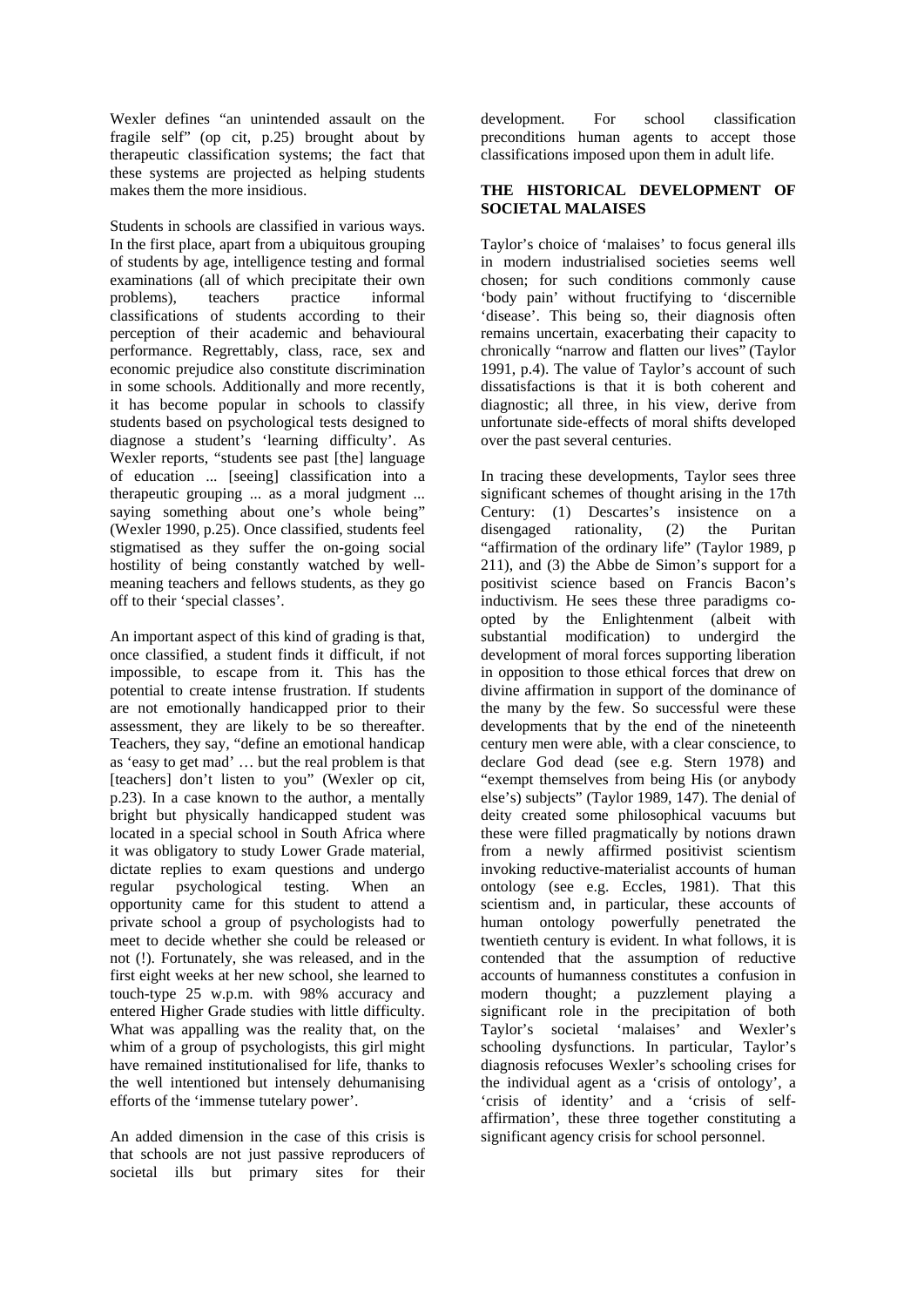## **An ontological crisis: "What am I?"**

In tracing the development of the crisis of individualism, Taylor begins with Descartes's reestablishment and intensification of the notion of the inner source. He found that, whereas Descartes did not exclude the possibility of a relationship with God or the Idea, he rather considered his propositions the "proper way to them" (Taylor 1991, p.26). But this proposition was drastically modified over the next two centuries. One important shift came with Rousseau's emphasis that God may be found in 'following the voice of nature', that 'I am free when I decide for myself'. Another came with Herder who articulated the notion of a unique individuality (above). However, these ideas in themselves were insufficient to constitute a new moral force. It required the affirmation of a strengthening atheistic nineteenth century scientism before the necessary moral foundations for delivering humanity into an enhanced negative freedom (Berlin 1969) were in place. The cost of this was great; for the simultaneous denial of theistic and social support left twentieth century human agents with scanty resources to enforce an enhanced positive freedom. It was a century or so later that nineteenth century optimism (which saw humans by their own power and light marching on to perfection, Darwin 1873, p.428) began to dissipate (e.g. Tolman (1991), p.iii and Eccles, 1981).

These days numerous researchers are finding that the minimal resources prescribed by reductive, materialist accounts of human ontology are inadequate for a successful agency. And that being so, in reshaping the education relationship it seems imperative that it be redefined both in terms of better social relations and, if possible, in terms of a more encouraging ontology. In this regard, Taylor has been hinting for a long time that we ought to "cut off the nonsense ... by declaring all self-realisation views to be metaphysical hogwash" and, in particular, "slough off as untenable, a reductive-materialist metaphysics" (Taylor 1979, p.186). Unfortunately, as he regrets, the spirit that undergirded the "anti-metaphysical, materialist, natural science oriented temper of thought" (op cit, p.179) at its inception, goes marching on in our time, reinforced daily in the media by 'Jurassic Park symbolism'.

# **An identity crisis: "Who am I?"**

Taylor sees instrumentalism rising from the seventeenth century affirmation of the 'ordinary life' (Taylor 1989, pp.211-233). Prior to the Reformation, the 'good life' was located in two compartments: (1) the secular world that gave promise of honour and glory; and (2) the sanctified life that opened doors for the grasping of the order of the cosmos through contemplation. The Puritan notion of the sanctification of the ordinary life (family, reproduction and artisan labour) was in opposition to both of these traditional goals of agency. Rooted in Judaeo-Christian spirituality, this movement saw all men as God's stewards, called to do those good works that God intended. In particular, it saw spiritual men called to correct and admonish each other and to control the actions of the damned. The development of empirical science provided major support for all of this. Francis Bacon himself was a Puritan and dedicated his science to the service of God and man.

Important in all of this, for the instrumental debate,

was a principle of moderation, especially with regard to rewards for services and affections. Work was not practiced for 'filthy lucre' but offered as a contribution towards the common good - as it was corporately discerned. What requires investigation is *why* and *how* the Enlightenment moved from a discipline of moderation to a hedonism involving rampant selfgratification.

Taylor sees the fusion of the ethic of the ordinary life with Descartes's notion of disengaged reason as crucial in the transformation of the Puritan ethic to the instrumental dilemma of these times (Taylor 1989, p.234). In his view, this marriage produced the naturalist variant that allowed John Locke to argue that humans should read God's commands from nature, seeing self-love as part of this nature, living rationally rather than worshipfully. This and the Cambridge neo-Platonist teleological doctrine of nature tending towards the good, Taylor sees as opening doors for a steady slip from an ordinary life of service to an ordinary life of self-seeking - all of which was reinforced in the late nineteenth century by the emancipatory possibilities of technology and the development of the work ethic.

By the late 1930's, an increasing self-centredness had so exempted humans from a life of service that Freud would pronounce the idea of 'loving one's neighbour as oneself', incomprehensible' (Freud 1991, p.300). This was deplored by Heidigger who found the essence of technology to be "that disclosure to man of all beings whatsoever [including humans] as objective, calculable, quantifiable, disposable raw materials … of value only insofar as [they] contribute to the enhancement of human power" (see Zimmerman 1989, p.220) and sense of well being. For him, the technological crisis was not so much physical (a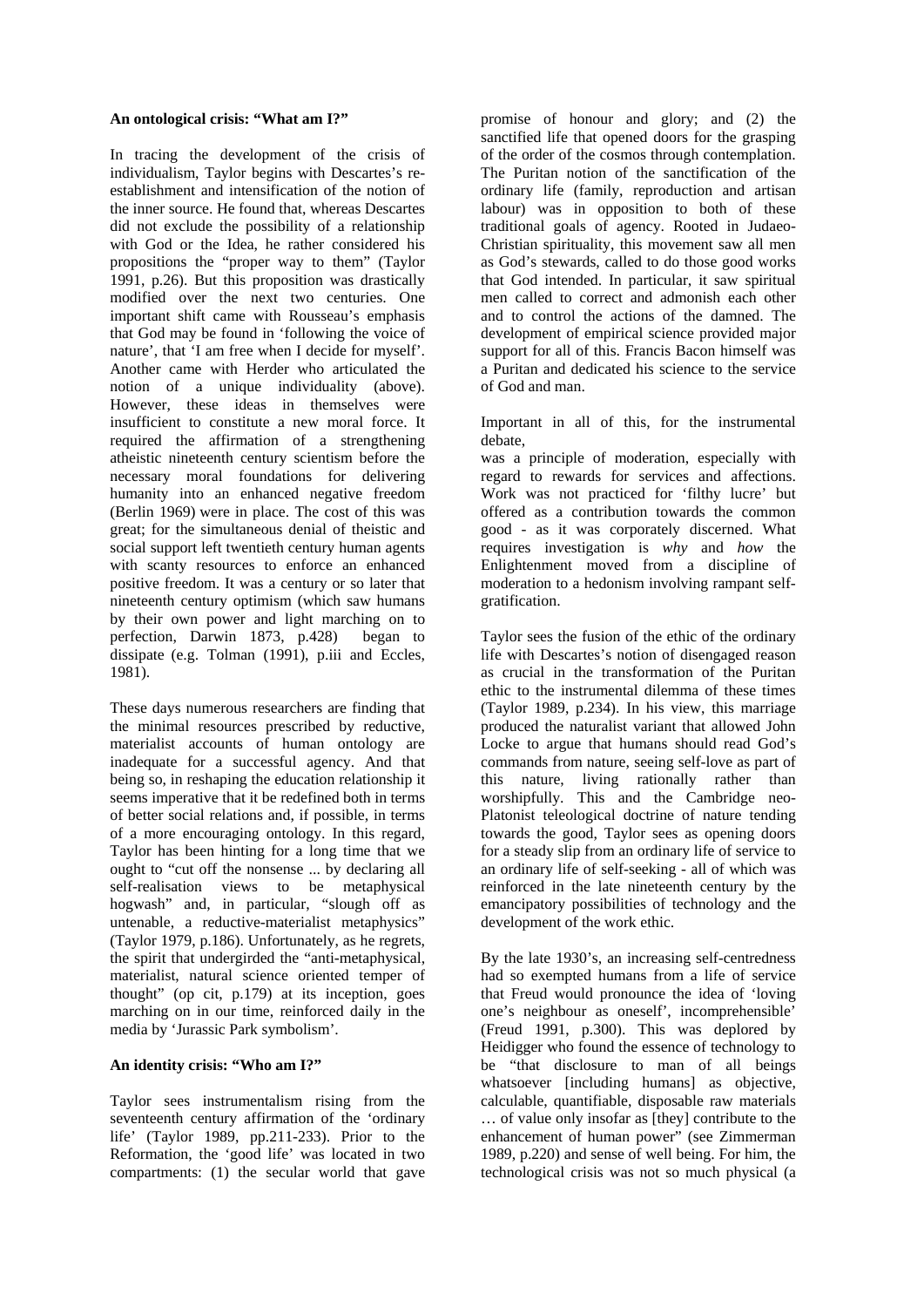polluted environment, et al.) but a crisis of identity. His fear was that "man might continue to live in his instrumental world without any genuine insight into *who* he was" (op cit, p.220). For, in the instrumental world, both at school and in the work place, the search for identity is strongly focused.

Heidigger saw humans needing some kind of a conversion, one granting a vision of a new reality that would free them from the drive to power and the tendency to look at things (including other humans) as commodities. He looked for one that opened to them "the most authentic possibility … [i.e.] to allow beings in the world [including themselves] to manifest their own intrinsic worth" (op cit, p.226). While his own attempts at this conversion might seem unconvincing, it can be agreed with Heidigger that a better ontological affirmation of humanity as a whole might help individuals reaffirm traits like moderation, dignity and service to others.

# **A crisis of human value: "Am I worthwhile?"**

It is clear enough from Wexler's report (above) that individuals subjected to modern psychological testing in schools remain with a crisis of self-affirmation. This is predictable, for such tests diagnose deficiencies rather than abilities and prescribe a pedagogy addressing weaknesses rather than strengths. Such tests derive from the all-pervading scientism of our time, that scientism that affirms persons as objects rather than subjects in the social science equation. In common with the first two 'malaises', a diagnosis of the third also throws into question the utility of reductive materialist human ontological accounts.

# **TOWARDS THE HEALING OF SOCIAL DYSFUNCTIONS IN SCHOOLS**

While there remains some diagnostic utility in maintaining the separate identity of the three crises outlined above, for the individual in society they constitute a single crisis of personal agency. For the problem of the individual striving to maintain a Herderian account of personal authenticity is not essentially different to the problem of the individual trying to establish an identity that will provide accreditation in the work place. And both of these are not different in kind from the problem of the individual trying to escape from a negative classification provided by a 'soft-despotic power'. In each case, individual agents find themselves battling with a perception of inadequacy in relation to meeting performance standards demanded of them by the communities in which they live.

For some individuals, a sense of inadequacy can be traumatic, being experienced by them as a rejection of their person. The perception of rejection commonly precipitates two forms of anti-social behaviour: (1) a violent lashing out towards the perceived external source of the rejection; and (2) an anti-social withdrawal. A violent response may be criminal or that legal kind of aggression whereby individuals use the system to advance their personal welfare without regard for others. Both types are commonly found in schools; e.g. in addition to an .instrumental attitude in his 'professional school' Wexier noted "a new and high wave of vandalism" (Wexler 1990, p.18). Both types of violence had a high profile in South Africa prior to 1994, where legal apartheid and illegally organised resistance demonstrated how the two types of violence may feed on and sustain each other. Against any account of morality, both kinds of violence are unacceptable as a prescription for the good life, although old ideas of power and glory linger. Sadly, such problems remain unsolved by the diffusion of organised conflict, e.g. re-imposed discipline in schools (Wexler op cit, p.9), for the perception of rejection remains. Violence is driven underground; crime continues and, in the work place, schools and other places where humans gather - a subtle, and a not so subtle bigotry and intimidation are sustained.

However, a violent response is not the only, nor necessarily the worst response to rejection. More subtle, and more difficult to deal with, is a widely practiced internalisation of rejection leading to self-rejection and a deepening, sometimes pathological, sense of inadequacy. Once rejection is admitted to the "place where we are present with ourselves" (Taylor 1989, p.139) it contributes to the constitution of an ever-present super-ego operating to reinforce the sense of inadequacy. The causality is circular (Taylor op cit, p.138), each reinforcement initiating a spiraling downwards into self-pity and even self-hatred. For those committed to reductive/materialist accounts of human ontology, Freud is right; from such a state there is "no consolation" (Freud 1991, p.339). The best help available is some form of psychoanalysis; but such analysis has its own problems. For, following even the best analysis, there remains the necessity for the individual to generate a spring of personal agency. How this may be achieved we cannot say, because it was this lack that precipitated the problem in the first place.

The above focuses extreme responses to rejection. The problem for the bulk of humanity, as emphasised by Taylor and Wexler, is that the ever-present subdued experience of rejection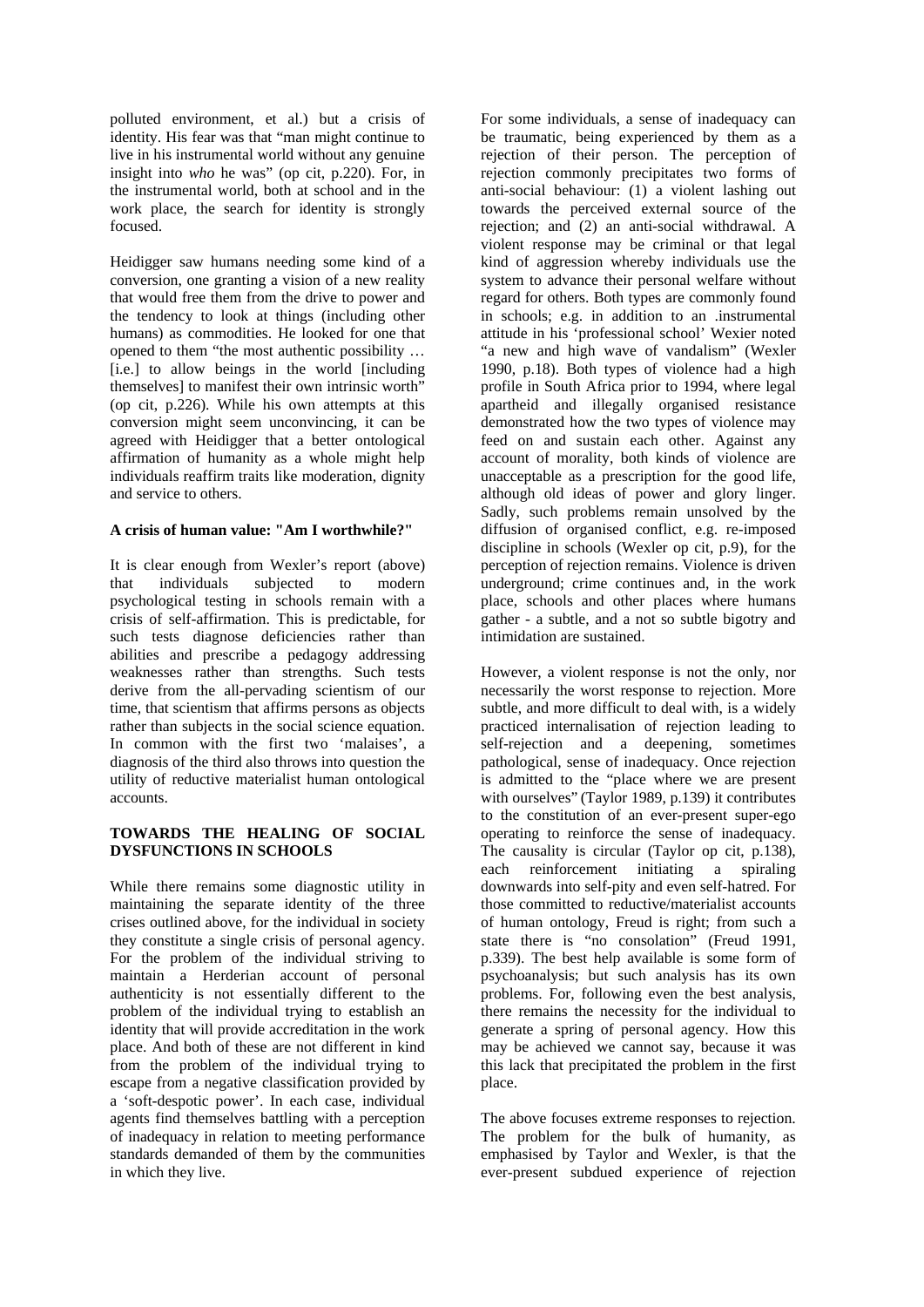wears down reactions, leaving one with a sense of dullness over time. The on-going low-key rejection of people on grounds of sexuality, race, culture and class is a case in point, as is the subtle rejection experienced by many students in classrooms from both teachers and/or peers. This type of mistreatment exacerbates an individual's inner restlessness without pressing them into extreme responses; although, by their own testimony, Wexler's classified students are sometimes pushed 'over the top'. As part of the mannered life, individuals aim to maintain an even tenor. Freud sees them adopting 'palliative measures' (Freud 1991, p 262) aimed at minimising their encounters with social hostilities; some immerse themselves in work, some develop artistic pursuits, some retire into narcissism and just about everyone drinks alcohol. Where necessity requires social engagement (the work place, schools, et al) humans are careful, by mutual consent, to make pretence of social niceties. Masks are worn to ensure that the imperfections individuals observe within themselves do not manifest to others.

The fact that schools, by Wexler's account, act as primary sites for the learning and development of such compromise and deception seems unacceptable. Most of us would argue that the proper *telos* for schools would be reliable, stable, self-managing individuals enabled to contribute to some account of the common good; not psychological cripples overwhelmed by a sense of their own inadequacy. Thus, the question remains how changes for the better might be instituted in schools.

Some Neo-Marxist and feminist theorists have argued for the dismantling of present institutional structures but Taylor sees the dismantling of the present schooling system requiring the total dismantling of the institutions of the market and the state. This for him is an aspiration that "seems so unrealizable ... that it amounts to declaring us helpless" (Taylor 1991, p.8). It is his recommendation that existing structures be transformed rather than superseded by more radical alternatives.

However, in consideration of the diagnosis offered above, a transformation strategy would require a confrontation with powerful moral forces. In particular, in relation to the breaking of the 'noncaring' deadlock, strong arguments would have to be brought against the Herderian account of a unique identity. Concerning this, Taylor asks that the liberal notion of the individual be not summarily discarded for he sees "healing grace ... [lying] beyond the modern identity, not anterior to it" (Taylor 1989, p.45). His recommendation is

that the liberal notion of the individual be seen as "an ideal that has been degraded" needing retrieval, a retrieval which is neither "root or branch condemnation, uncritical praise, nor a carefully balanced trade-off" (Taylor 1991, p.27). This seems to leave only one alternative; an account which embraces both an enhanced individual agency and that social support which provides for individuals "horizons of significance" (op cit, p23). Significantly, all of this fits nicely with the notion of a revived educative relation, after Morrow, (above).

If there are difficulties in confronting the Herderian notion of authenticity, they seem minuscule in comparison with the difficulty of persuading people that instrumental reasoning ought to play a lesser role in their lives. For the moral force behind the idea that individuals have the right to meet their economic needs seems irresistible. Heidigger is right, nothing less than some sort of conversion experience leading to a new reality will be required to bring about an adjustment here.

With regard to a rejection of positivist notions leading to the treatment of individuals as objects, there is also opposition from powerful moral forces; in particular, those forces predicated on a denial of theism. In this regard, some encouragement comes from people like Tolman who presents evidence of a growing awareness amongst social scientists, psychologists in particular, that "positivism [and] more specifically neo-positivism, has [proved] an historical dead end for ... [the] social sciences". In his experience, "virtually every theoretically engaged psychologist has openly rejected positivism in both its 19th and 20th Century forms" (Tolman 1991, p.vi). Notwithstanding this, Tolman finds a problem in that "anti-positivist theorising is frequently found reproducing positivist assumptions" (op cit, p.v). This he attributes to the entrenched position of positivist notions in modern language but he might also have attributed it to the reality that reductive accounts of human ontology have survived intact, despite dissatisfaction with the positivist notions that undergird them. For, if positivism be denied, the validity of reductive accounts is necessarily thrown into question. And, if these be denied, the moral forces precipitating Taylor's societal malaises and Wexler's social dysfunctions in schools must be considerably weakened, making the task of an institutional transformation that much the easier; providing, of course, that a better account of human ontology can be found to under-gird a better account of human agency in learning.